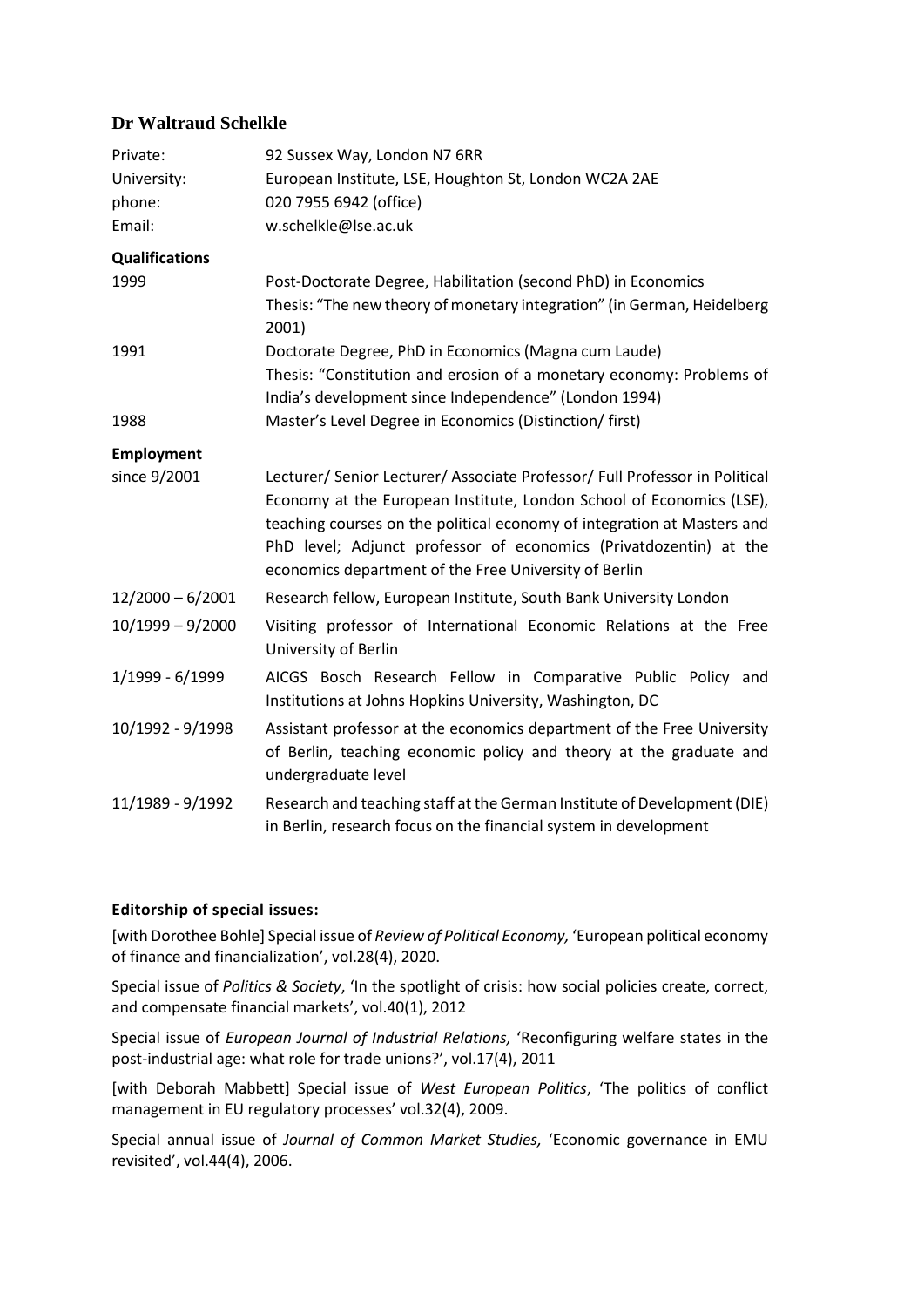### **Funded Fellowships:**

| $9/2022 - 8/2023$  | Scholar in Residence, Max Planck Institute for the Study of Societies,<br>Cologne (flexible within the year)                                                                                   |
|--------------------|------------------------------------------------------------------------------------------------------------------------------------------------------------------------------------------------|
| <b>April 2019</b>  | University of Amsterdam: Visiting Scholar attached to the European<br>Political Economy and Governance (EPEG) Theme of the University of<br>Amsterdam Centre for Contemporary European Studies |
| 9/2014-5/2015      | Leverhulme Fellowship; CES Fellow at the Minda de Gunzburg Centre for<br>European Studies, Harvard University                                                                                  |
| $9/2010 - 12/2010$ | T.H.Marshall Fellow at the Wissenschaftszentrum Berlin (WZB).                                                                                                                                  |
| $9/2009 - 6/2010$  | Fellow at the Hanse-Institute for Advanced Studies, Bremen.                                                                                                                                    |

## **Principal investigator in externally funded research projects:**

*Policy crisis and crisis politics: sovereignty, solidarity and identity in the European Union post-2008 (SOLID).* Synergy Grant ERC\_SYG\_2018 Grant no. 810356 funded by the European Research Council (ERC); three PIs: Maurizio Ferrera (University of Milan), Hanspeter Kriesi (EUI), Waltraud Schelkle (LSE); €2.48 mio (LSE), overall €9.6 mio (until 6/2025).

*Consumer choice in social welfare – creating democracy in Europe from below?* , funded under the 6<sup>th</sup> Framework Programme of the European Commission as part of the Integrated Project 'Reconstituting Democracy in Europe' (RECON, lead institution: ARENA, Oslo, Professor Erik Eriksson); EUR 40,000; until 1 October 2010.

*Reconfiguring Welfare States in the Post-Industrial Age: What Role for Social Partners?* Task of 9 partner institutions within the Network of Excellence 'Reconciling Work and Welfare in Europe' (RECWOWE, led institution: Sciences Po, Paris, Denis Bouget and Bruno Palier); task coordinator, EUR 32,000; until 1 October 2010.

*New approaches to economic governance in the EU* as part of the Integrated Project 'New Modes of Governance' (NEWGOV), funded under the 6<sup>th</sup> Framework Programme of the European Commission, (lead institution: European University Institute, Florence, Professor Adrienne Héritier and Prof Martin Rhodes), principal investigator, EUR 90,000; 1 October 2004 – 30 January 2008.

## **Journal Board Membership**

Advisory board member of JCMS (2011-2013, 2014-2016, 2017-) Editorial board member of the 'Journal of Common Market Studies' (JCMS) (2009- 2011)

## **Work on External Bodies**

Studienstiftung des deutschen Volkes, mentor for scholarship holders in economics and related disciplines (20-25 p.a.).